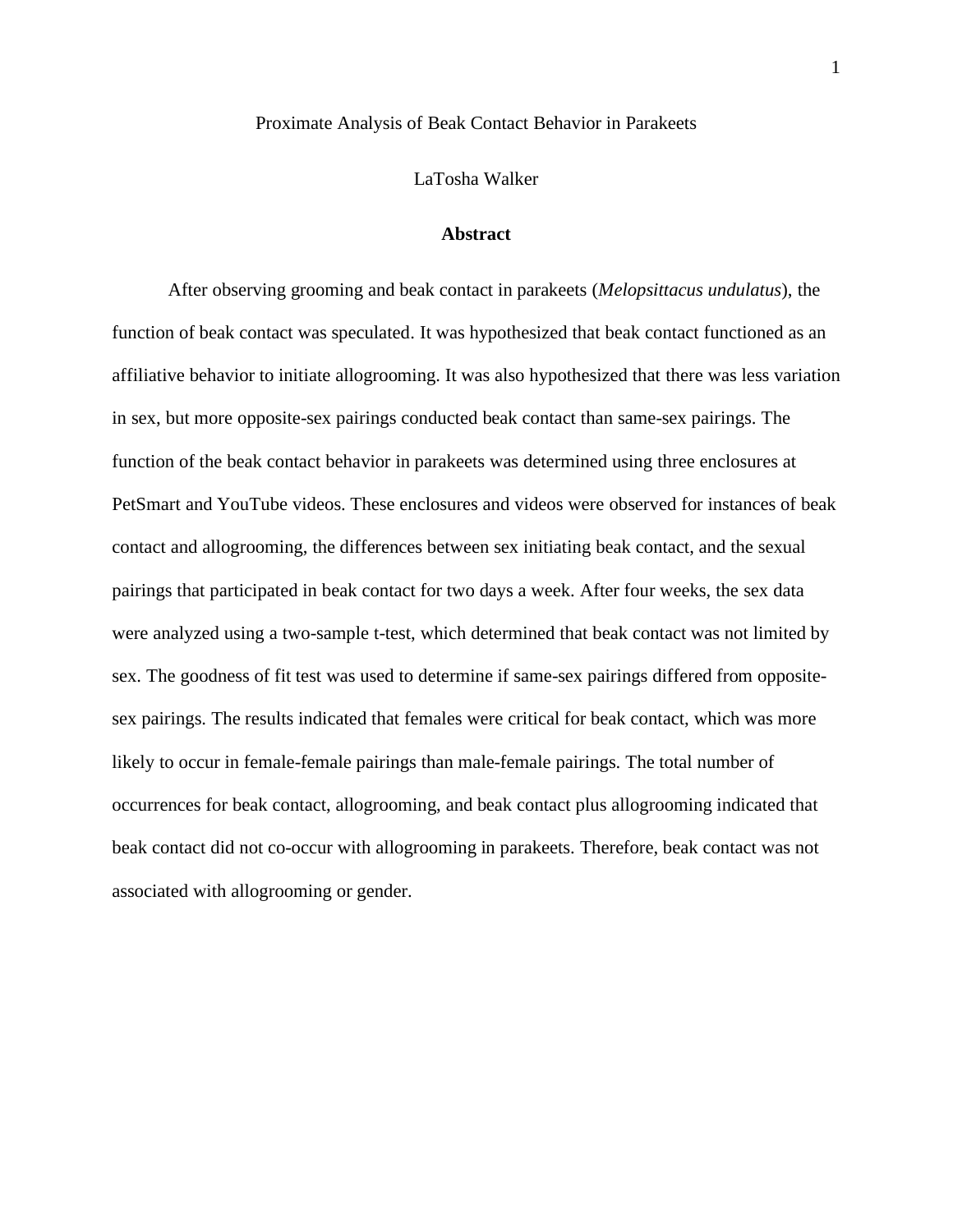## **Introduction**

## *Background*

Parakeets (*Melopsittacus undulatus*) are domesticated birds from Australia that are differentiated by their plumage color. Male and female parakeets have no significant difference in body weight, length, wing length, upper bill length, and lower bill length (Baehaqi et al., 2018). However, females generally have more bodyweight than males to incubate eggs (Baehaqi et al., 2018). Additionally, males have longer body lengths than females (Baehaqi et al., 2018). The most distinctive feature between male and female parakeets is that males have a blue cere and females have a white cere, where the cere is located directly above the beak (Baehaqi et al., 2018). Their cere colors also vary during different age ranges where young males have pink ceres, young females have light-blue ceres, broody males have dark blue ceres, broody females have brown ceres, adult males have purplish-blue ceres, and adult females have white ceres (Figure 1).

Parakeets are social animals that participate in behaviors such as allogrooming, courtship, and companion feeding (Medina-García et al., 2017). Personality and corticosterone stress had a negative, medium-strength influence on parakeets' sociability (Medina-García et al., 2017). However, this relationship was insignificant, so bodily functions did not affect sociability (Medina-García et al., 2017). The variation in social interactions between male parakeets was suggested to be based on the short time of observation--10 minutes for each parakeet for three days (Medina-García et al., 2017).

Allogrooming in parakeets is used to reach places that they usually cannot access themselves, such as their head, neck, and face (Bergman and Reinisch, 2006). Allogrooming can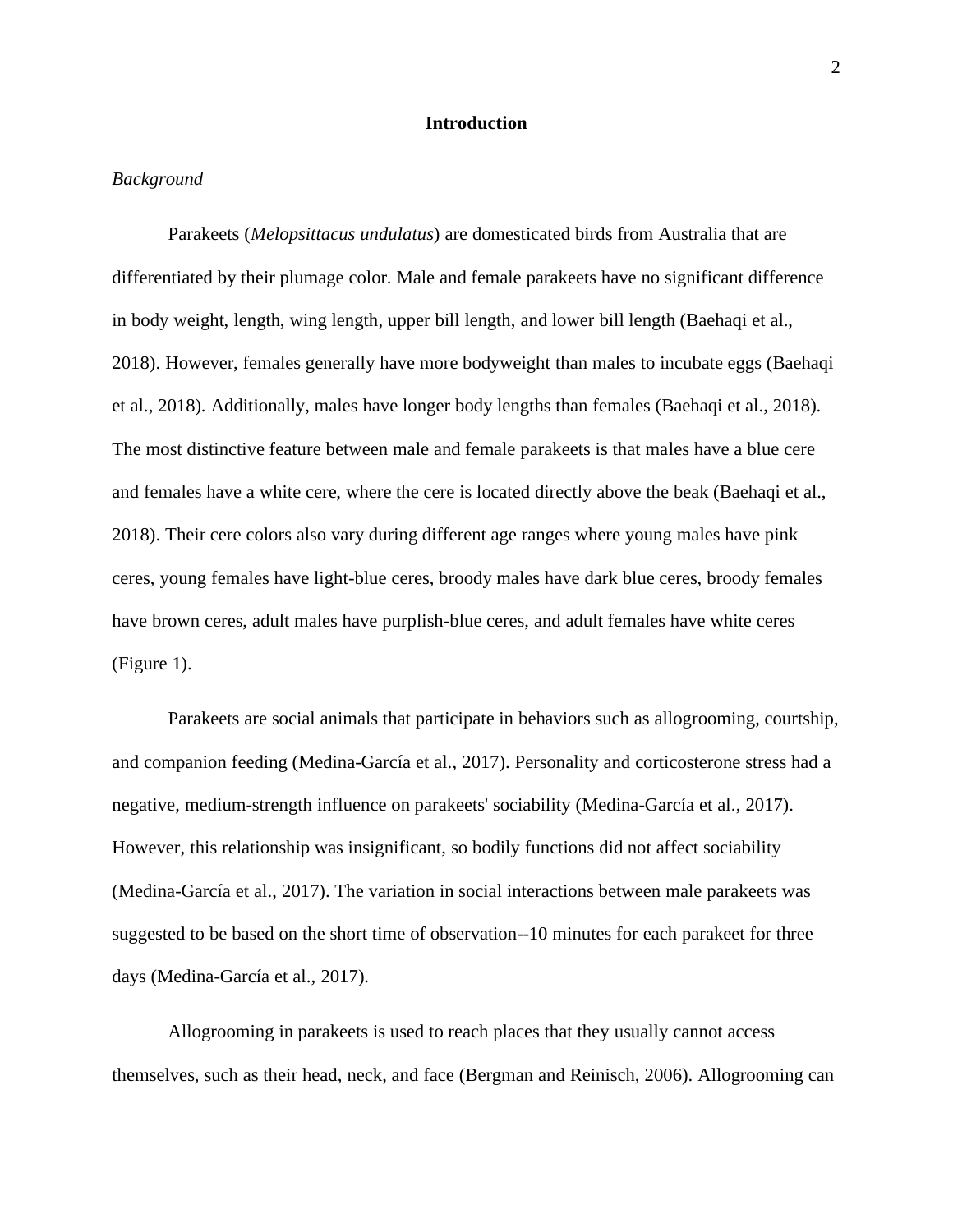cause affiliative behaviors, which build relationships and maintain pair bonds (Morrison, 2009; Luescher, 2008). Allogrooming can also be used for social bonding because males groom other males and females groom other females (Luescher, 2008). Similar to allogrooming, beak contact is considered an affiliative behavior (Berger and Bush, 2016). In African grey parrots, beak contact occurs 50% less than singular grooming (Berger and Bush, 2016). More information is needed on the beak contact behavior.

# *Question and Hypothesis*

Parakeets participate in both the allogrooming and beak contact behavior when in a social environment. A pilot study was conducted using a kinematic diagram where 25% of grooming occurred after beak contact, 75% of grooming occurred after grooming, and 42% of beak contact occurred after beak contact. Thus, the function of the beak contact behavior was speculated. Since parakeets are unable to groom their face, it was hypothesized that the beak contact behavior leads to allogrooming. However, beak contact can also be influenced by either sex differences and pairings based on sex. In this instance, it was assumed that sex would not determine beak contact, but beak contact would most likely be seen between opposite-sex pairings more than same-sex pairings.

# **Methods**

The function of beak contact was determined by observing three enclosures with four parakeets each at most, using focal sampling and continuous recording at PetSmart. Each enclosure was observed for five minutes per parakeet twice a week over four weeks. Each parakeet represented one replicate, and a number generator was used to randomize observation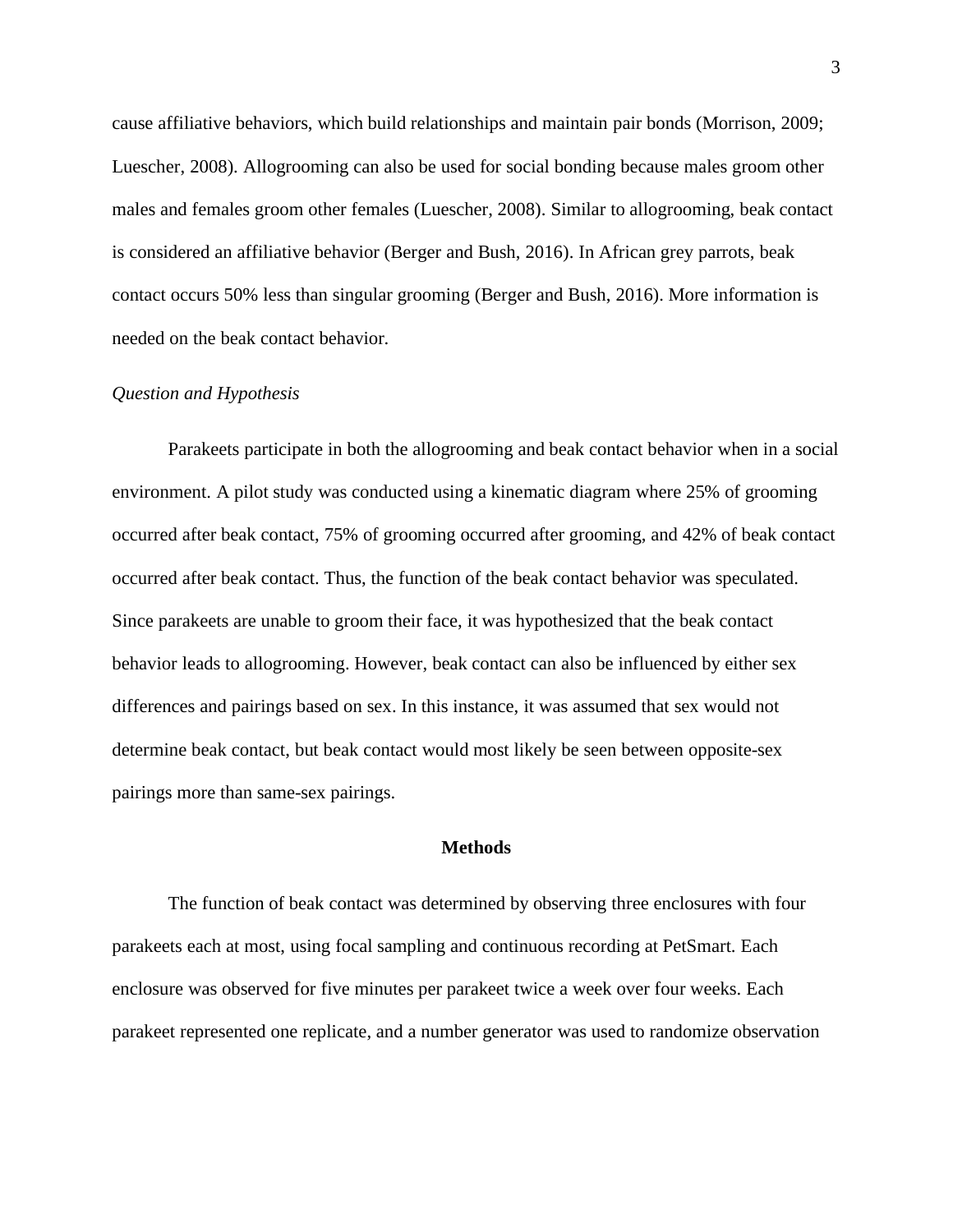orders for the enclosures and parakeets. The associates at PetSmart and a cere color chart were consulted to determine the sex of the parakeets (Figure 1).

At PetSmart, the parakeet housing for enclosure one had one water bowl, one food bowl with spray millet and premium pellets, three perching bars, two hanging toys, one cuttlebone, and wood pellets for the bedding. Enclosures two and three had four hanging toys, two food bowls with spray millet and premium pellets, one water bowl, one cuttlebone, four perching bars, and wood pellets for the bedding. Enclosure one's dimensions were 16 in x 25 in x 26 in, enclosure two's dimensions were 47 in x 26 in x 23 in, and enclosure three's dimensions were 47 in x 26 in x 25 in.

I analyzed the relationship of beak contact with allogrooming by tracking the number of times parakeets participated in beak contact plus allogrooming, beak contact only, and allogrooming only. The sex of the initiating parakeet and the sexual pairings of those participating in beak contact were recorded based on the beak contact only and beak contact plus allogrooming tally. Allogrooming was characterized by using the beak to connect with the body part (usually head) of another parakeet. Beak contact was characterized by interlocking the beak of one parakeet with another parakeet.

Due to consistent parakeet unavailability at PetSmart, parakeets 14-40 were observed using YouTube. I typed "parakeet aviary" in the search bar on YouTube and selected 13 videos that followed the developed criteria (Table 1). These criteria included the following questions: could I see their cere to determine sex; were the bird's actions visible for at least five minutes; was there more than one bird in the cage; was the video long enough to observe all birds (>20 minutes); and if the video was on a loop, did it restart after 5 minutes. After each video was analyzed for passing these criteria, I started the video from the beginning and observed each bird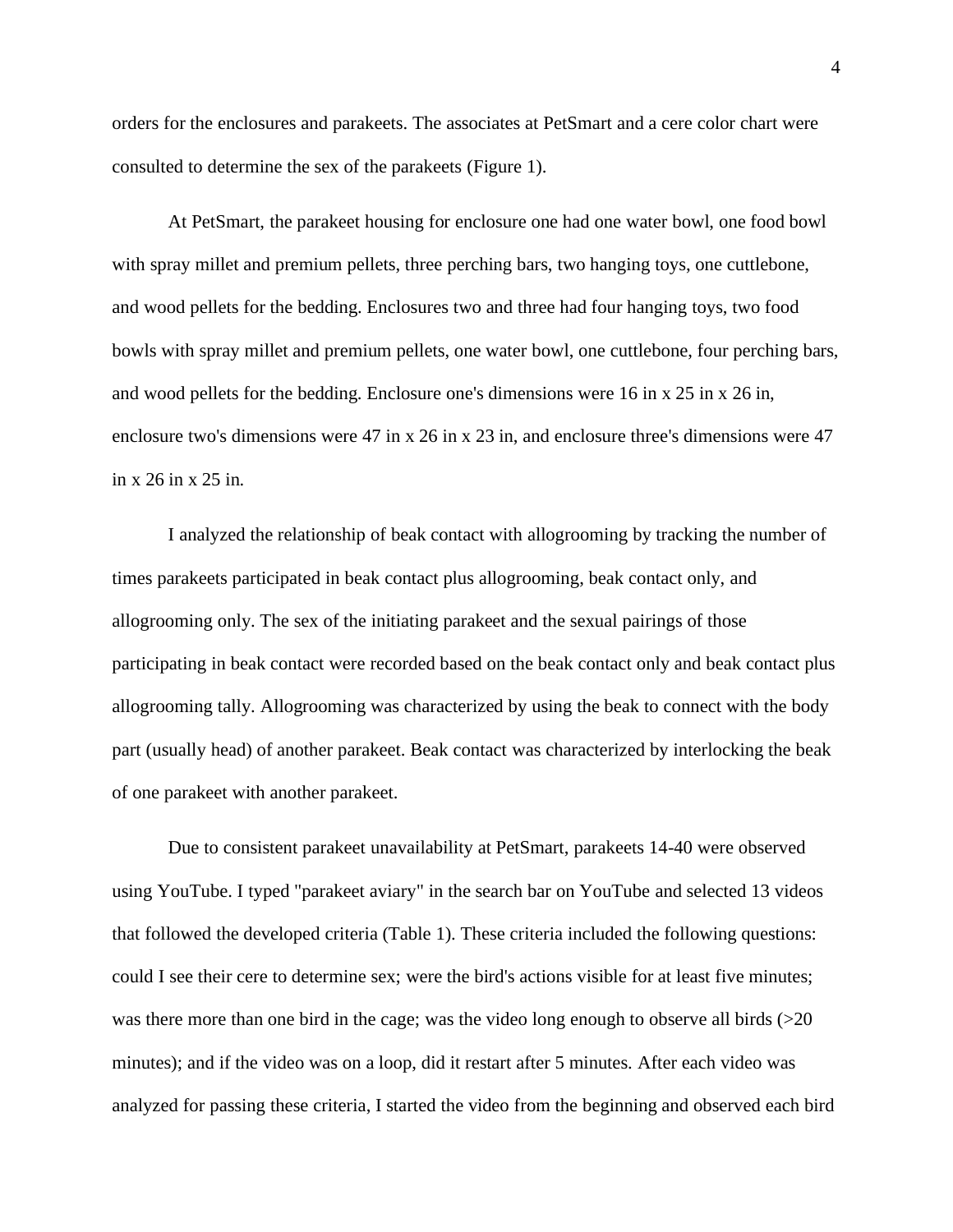for five minutes. Before observation, a random number generator was used to determine the observation order for the parakeets.

Statistical analysis was done using the IBM SPSS Statistics Program (Version 27), a goodness of fit test, and Microsoft Excel. A two-sample t-test was used to determine if beak contact was sex-specific. Microsoft Excel was used to determine if the frequency of beak contact plus allogrooming differed from beak contact only and allogrooming only. A goodness of fit test was used to determine if male-female, male-male, and female-female pairings for beak contact differed.

#### **Results**

On average male parakeets initiated 0.7945 beak contact behaviors, and females initiated 0.8553 beak contact behaviors (Figure 2). However, male and female beak contact occurrences were not significantly different from one another ( $t=0.125$ ,  $df=7$ , p-value=0-904; Figure 2). The goodness of fit test for sexual pairings determined that the observed values for sexual pairings were significantly different from the expected values (t-statistic=  $28.514$ , df=2, critical value= 5.99; Table 2). Male-male pairings for beak contact were observed less than expected (Figure 3). Both the male-female and female-female pairings for beak contact were observed more than expected (Figure 3). Allogrooming only occurred more often overall than beak contact only (Figure 4). Additionally, beak contact only occurred more often overall than beak contact plus allogrooming (Figure 4).

#### **Discussion**

Since male and female beak contact occurrences were not significantly different from one another, the hypothesis that beak contact was not sex-limited was supported. However, both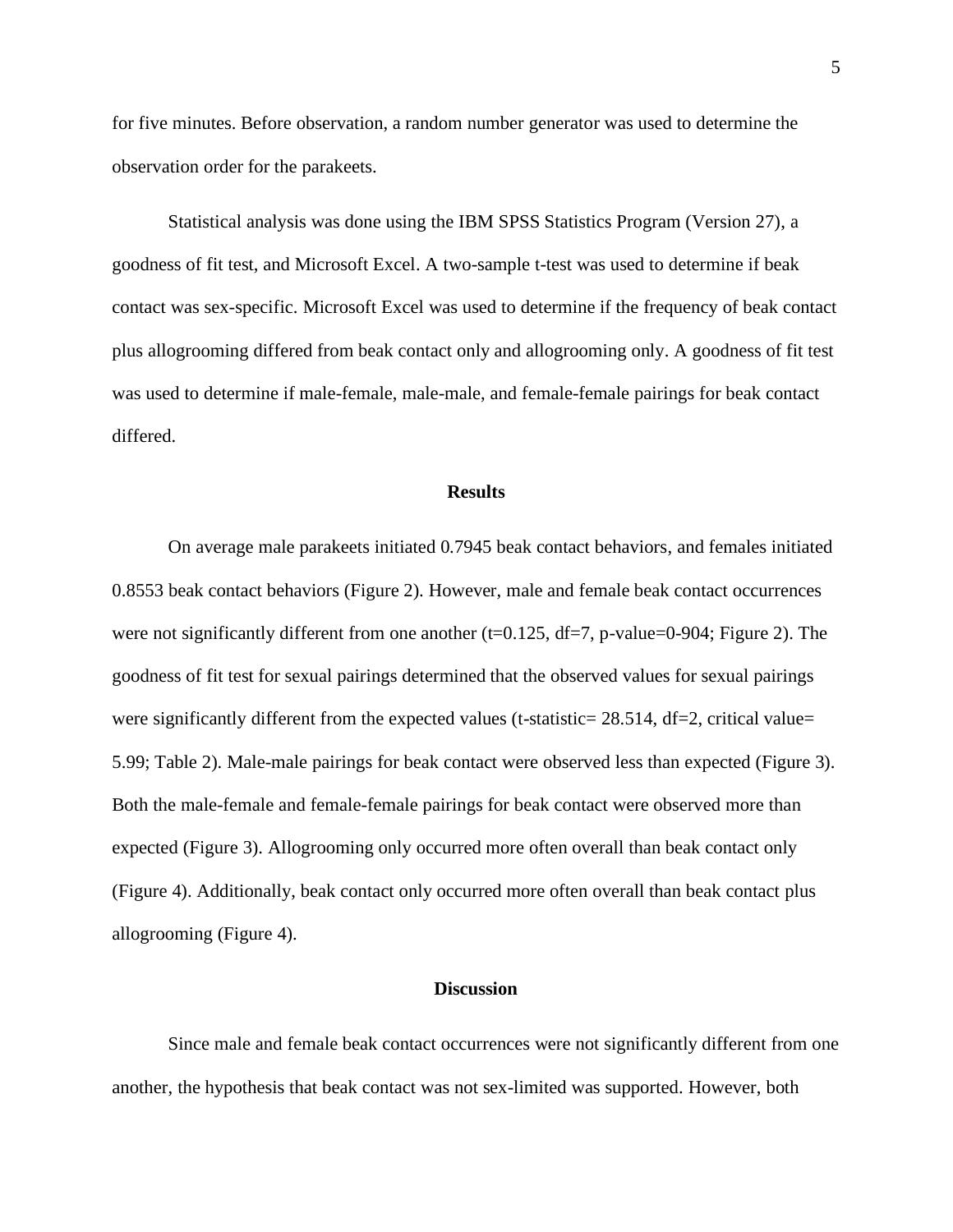hypotheses for beak contact initiating allogrooming and beak contact occurring more in oppositesex pairings than same-sex pairings were rejected. Therefore, beak contact was not associated with allogrooming or gender. Since female-female and male-female observed values were significantly greater than their expected values, females were critical for beak contact occurrence (Table 2). Beak contact was more likely to occur when there were female-female pairings than male-female pairings because female-female pairings had a greater difference between observed and expected values than male-female pairings (Figure 3).

Female parakeets were assumed to be less sociable than males (Abbassi and Burley, 2012). However, there was a greater difference between observed and expected values for female-female beak contact interactions than male-female beak contact interactions. Therefore, female parakeets were more sociable with other females than males in terms of beak contact. Even though male-male beak contact interactions were not observed during this study, it should not be assumed that male-male beak contact interaction does not occur. It was understandable why beak contact and allogrooming were not associated with one another. This was based on the assumption that beak contact would have co-occurred with allogrooming when allogrooming was initially described in parakeets. However, there was no evidence found either during this research or previous research that beak contact occurred simultaneously with allogrooming.

This project was limited by the parakeet unavailability at PetSmart, YouTube video angles, length of observations, and data collection. The parakeet unavailability allowed for beak contact to be observed using YouTube videos when it was not observed in the field. However, the YouTube videos were limited by only providing one angle versus observing three angles at PetSmart. There were instances of allogrooming that occurred before and after the 5-minute observations, so the observation time should be extended. The collected data for allogrooming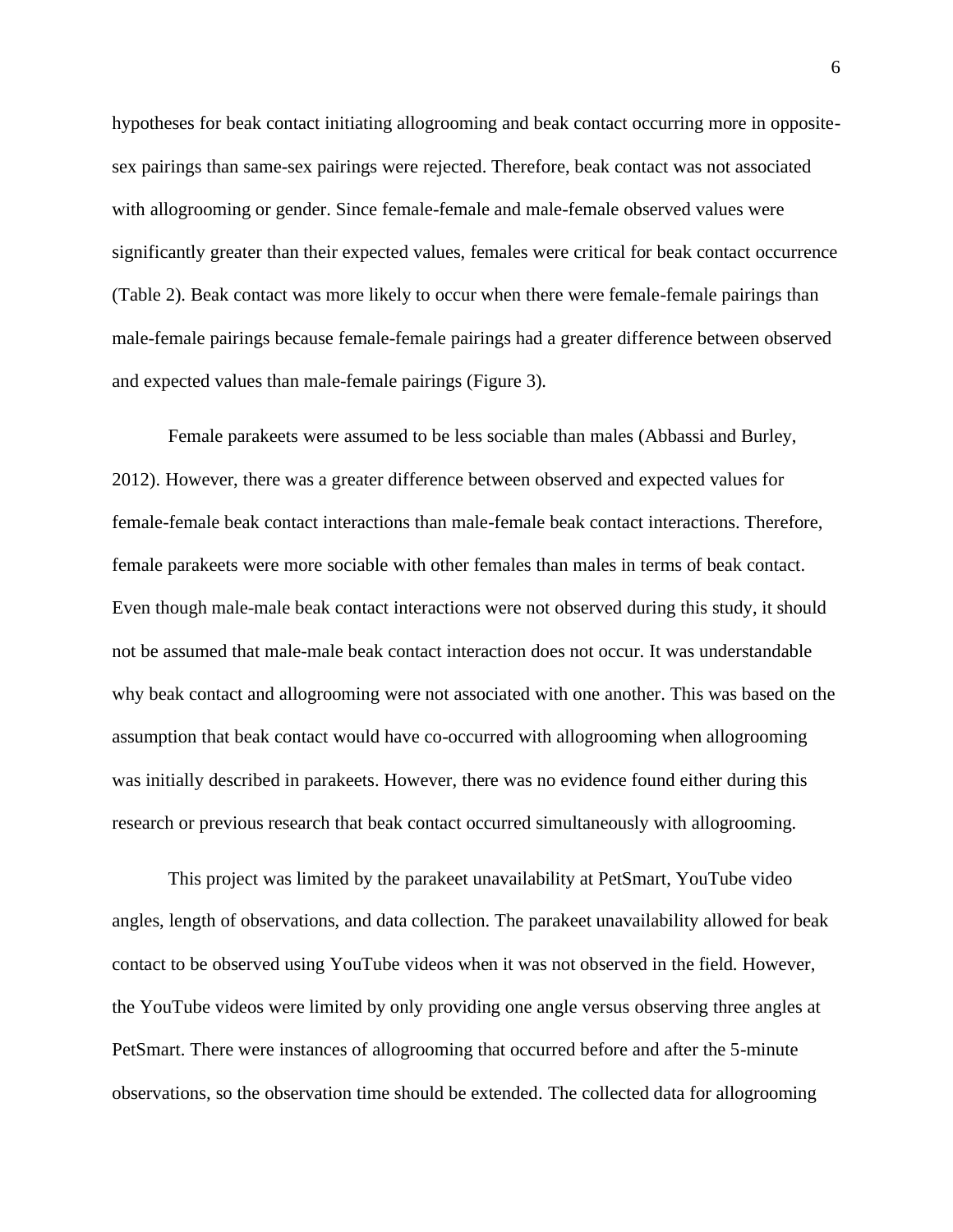and beak contact plus allogrooming were limited because they were based on observation day instead of the individual. Therefore, I would suggest choosing places where parakeets can be observed with multiple angles without the risk of being purchased. Additionally, I would suggest watching each parakeet for ten minutes instead of five and recording these data by individuals.

Beak contact and allogrooming were assumed to be separate affiliative behaviors. Additionally, this research determined that the beak contact behavior was more likely to be observed in female-female pairings than male-female pairings. For future research, I would suggest determining why females initiate beak contact more with other females than males. Future research could also look more into the differences in beak contact based on the parakeet's age. I would also suggest conducting an ultimate analysis for beak contact.

#### **Acknowledgments**

I want to thank Dr. Tate Holbrook for his assistance with the methods and data analysis. I want to also thank PetSmart in Brunswick, GA that allowed me to observe their parakeets. Lastly, I want to thank the people that uploaded parakeet videos to YouTube.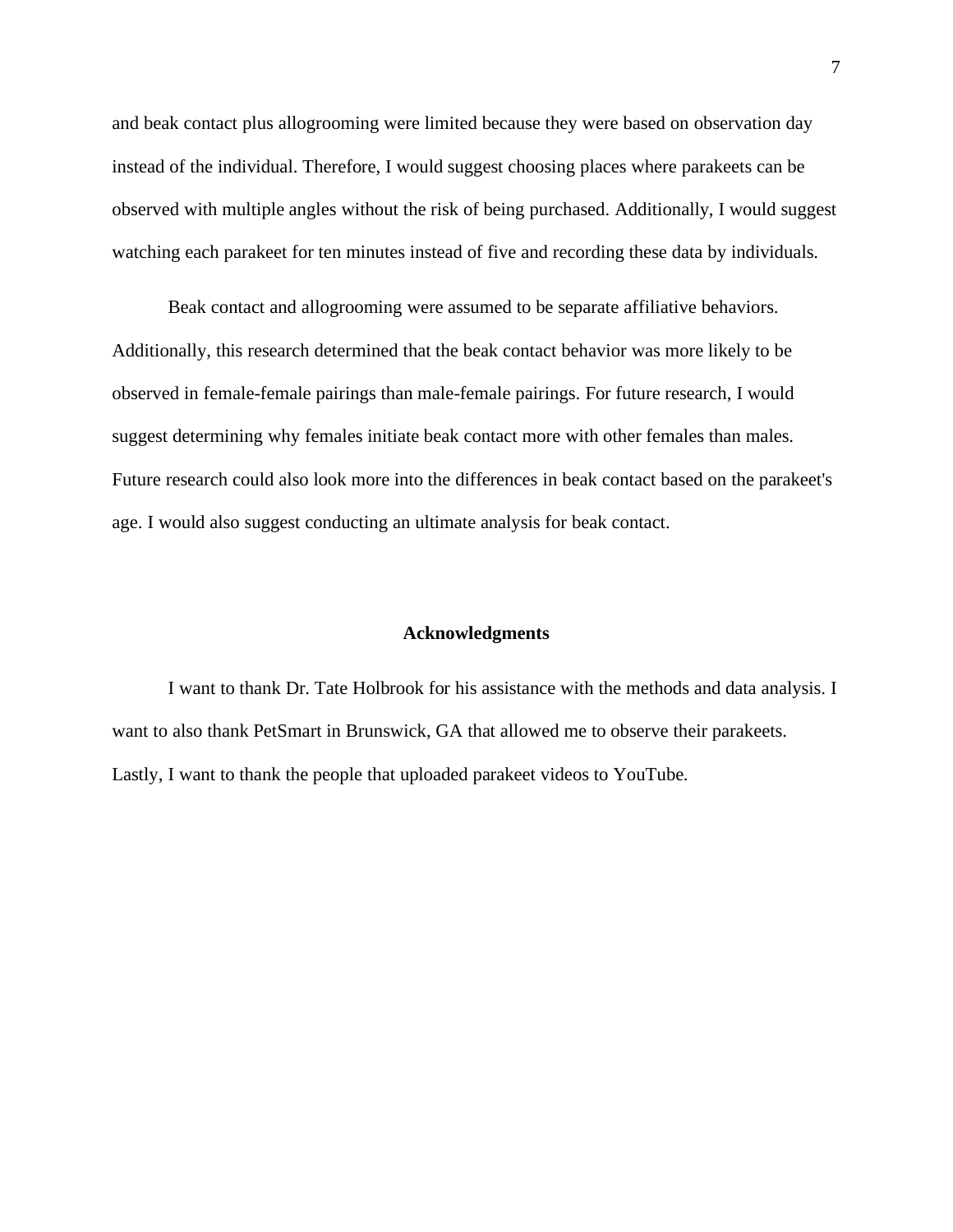# **Figures and tables**



Figure 1: Cere color chart to determine sex in parakeets.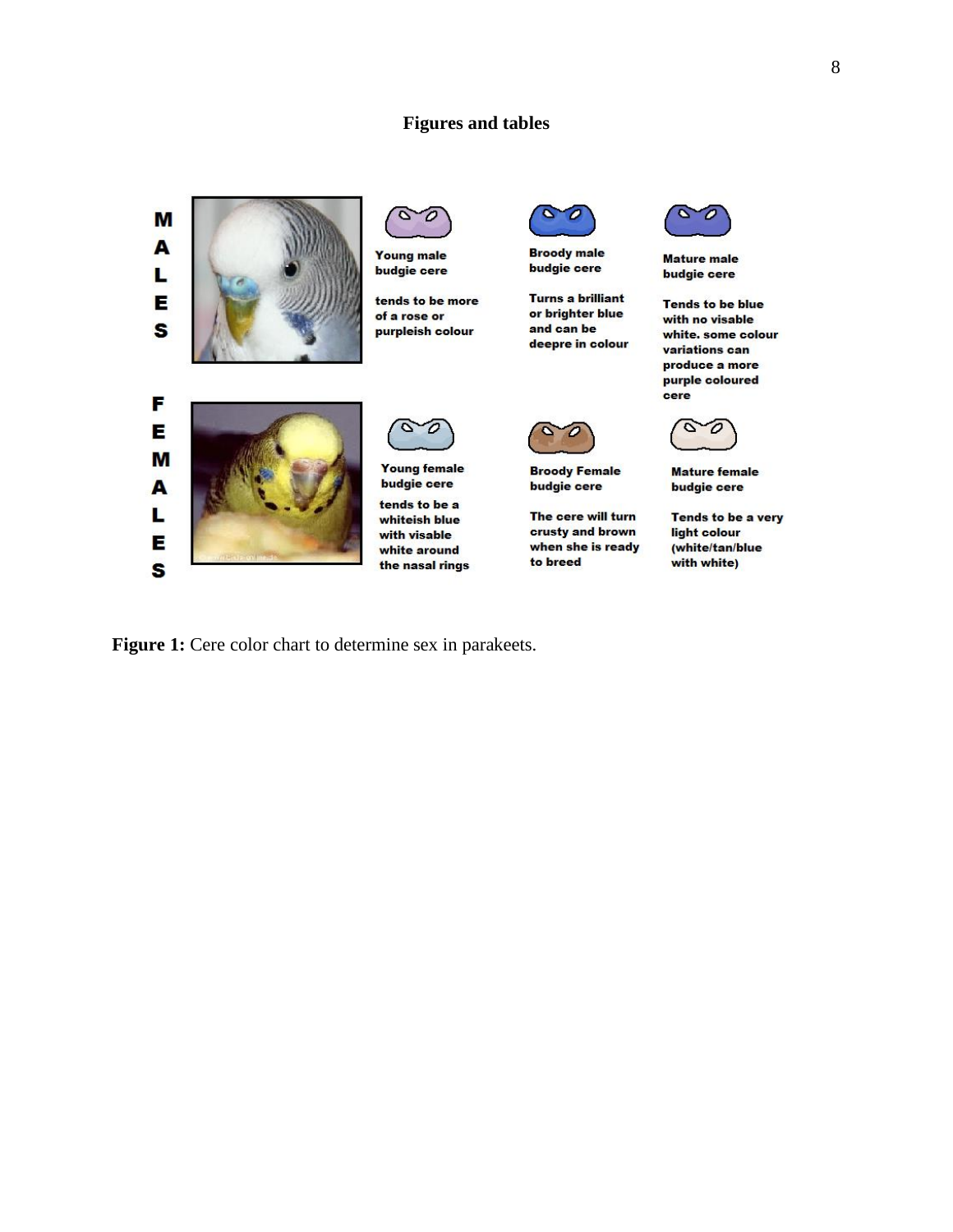

**Figure 2**: Bar graph from SPSS displaying average occurrence of beak contact in male and female parakeets. Values for beak contact occurrences had to be transformed into the natural log to satisfy the normality assumption for the two-sample t-test. Male and female beak contact occurrences were not significantly different from one another (t=0.125, df=7, p-value=0-904).

**Table 1**: List of parakeet numbers and video names used for research observation. Videos came from YouTube and were listed under the "parakeet aviary" search.

| Parakeet number | Video name                                 |  |
|-----------------|--------------------------------------------|--|
| 14,15, and 16   | Over 12 hours of Budgies Best Playing and  |  |
|                 | Singing and talking Help lonely Budgies to |  |
|                 | chirp                                      |  |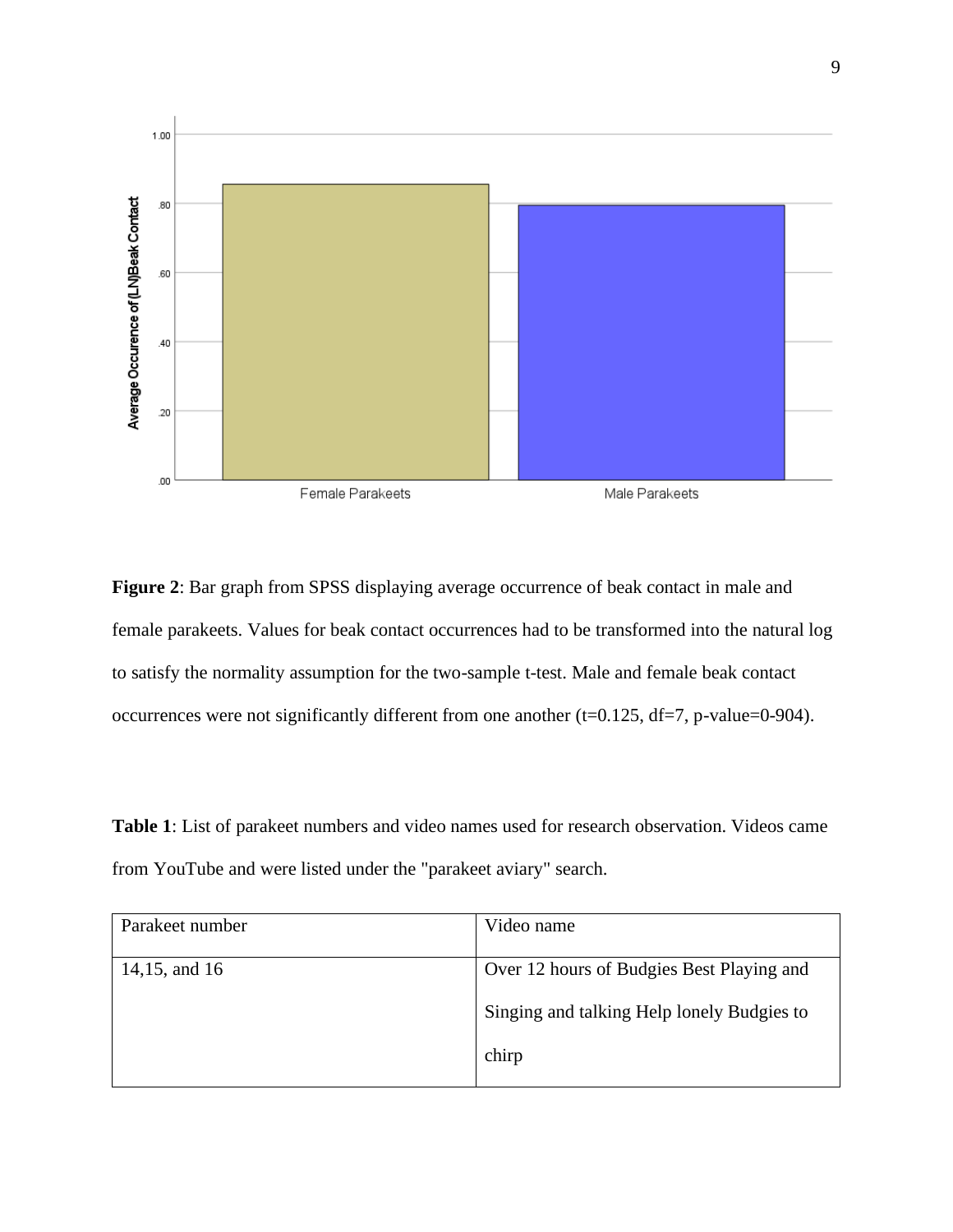| 17 and 18   | 1 hour of Budgies-Beryl and Moon First       |  |  |
|-------------|----------------------------------------------|--|--|
|             | time outside                                 |  |  |
| 19 and 20   | Over 2 hours of Budgies chirping-For your    |  |  |
|             | lonely parakeets and budgies while at work   |  |  |
| 21 and 22   | A Day of a Budgie, Budgie Videos, Enjoy!     |  |  |
| 23 and $24$ | 2 hours budgies chirping parakeet sounds-    |  |  |
|             | Play for your budgie or parakeet             |  |  |
| 25 and 26   | 6 Hrs of chirping Budgies/Parakeets sounds   |  |  |
|             | NEW//Lemon and Lola keep your birds          |  |  |
|             | company                                      |  |  |
| 27 and 28   | Lonely Parakeets//Help the budgies chirp and |  |  |
|             | sing                                         |  |  |
| 29 and 30   | Budgie sounds 2 hours/Help lonely Budgies    |  |  |
|             | to chirp                                     |  |  |
| 31 and 31   | The BEST PARAKEETS SOUNDS 3 Hours            |  |  |
|             | for your birds to listen to                  |  |  |
| 33 and 34   | Parakeets Budgie Talking Chirping Noise      |  |  |
|             | <b>Playing Birds</b>                         |  |  |
| 35 and 36   | Budgie (love bird's) Sounds and Playing 1st  |  |  |
|             | <b>Time Access Nest Pot</b>                  |  |  |
| 37 and 38   | 1 hour of Budgie Best Friends Talking,       |  |  |
|             | Playing, and Singing—Mango and Chutney       |  |  |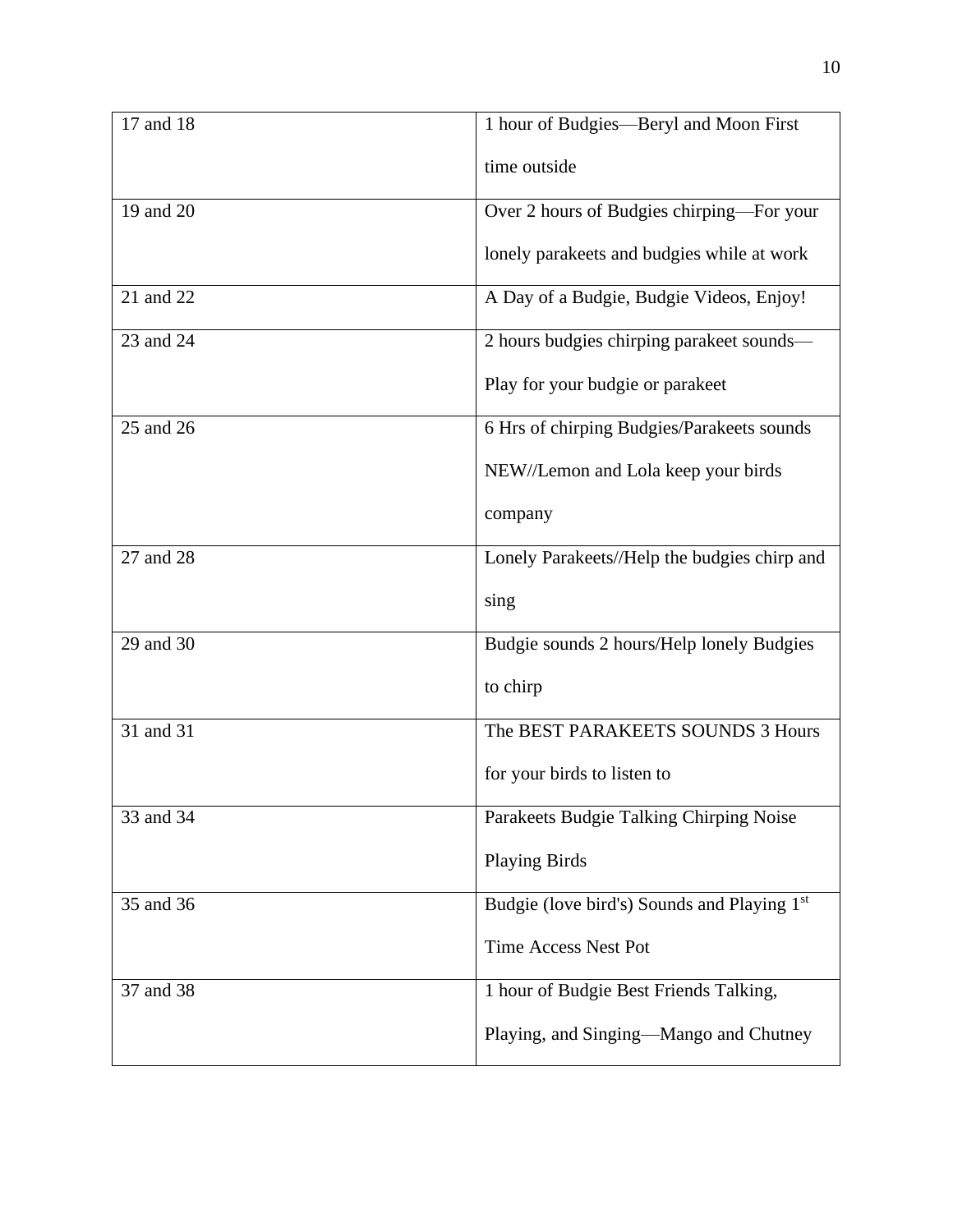| 39 and 40 | Most Popular---2 Hours Budgie Sounds for |  |  |
|-----------|------------------------------------------|--|--|
|           | lonely Parakeets—Lemon and Lola          |  |  |

**Table 2**: Goodness of fit test for sexual pairings. Expected values were determined by counting the number of possible interactions for each enclosure or video based on the number of females and/or males that were present, then dividing each category  $(M \times M, M \times F)$ , and  $F \times F$ ) by the total possible interations. The previous fraction was then multipled by the total observed interations. It was determined that there was a difference between observed and expected values  $(t-statistic= 28.514, df=2, critical value= 5.99).$ 

|                | $M \times M$                  | $M \times F$                | $F \times F$                    | <b>Row Total</b> |
|----------------|-------------------------------|-----------------------------|---------------------------------|------------------|
|                |                               |                             |                                 |                  |
| Observed       |                               | 12                          | 12                              | 24               |
|                |                               |                             |                                 |                  |
| Expected       | $\frac{10}{27}$ * 24 = 8.9    | $\frac{13}{27}$ * 24 = 11.6 | $\frac{4}{27}$ * 24 = 3.6       |                  |
|                |                               |                             |                                 |                  |
| Test-statistic | $\frac{(0-8.9)^2}{8.9} = 8.9$ | $\frac{(12-11.6)^2}{2}$ –   | $\frac{(12-3.6)^2}{3.6} = 19.6$ | $X^2 = 28.514$   |
|                |                               | 11.6                        |                                 |                  |
|                |                               |                             |                                 |                  |
|                |                               | 0.014                       |                                 |                  |
|                |                               |                             |                                 |                  |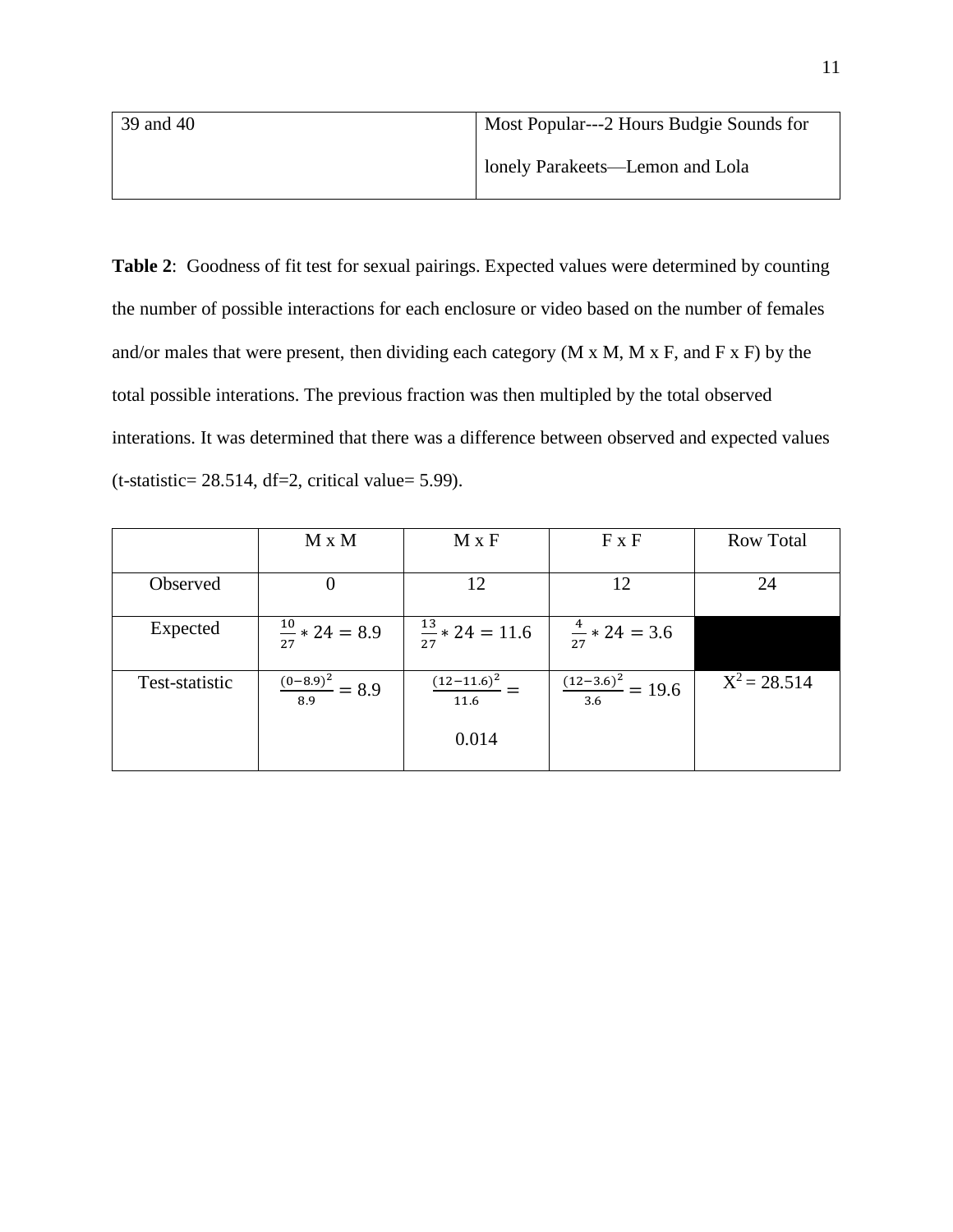

**Figure 3:** Bar graph from Microsoft Excel showing expected and observed values for sexual pairings—male-male, female-female, and male-female. Since female-female and male-female observed values were significantly greater than their expected values, females were critical for beak contact occurrence. Additionally, female-female pairings had a greater difference between observed and expected values than male-female pairings. Therefore, beak contact was more likely to occur when there were female-female pairings than male-female pairings.